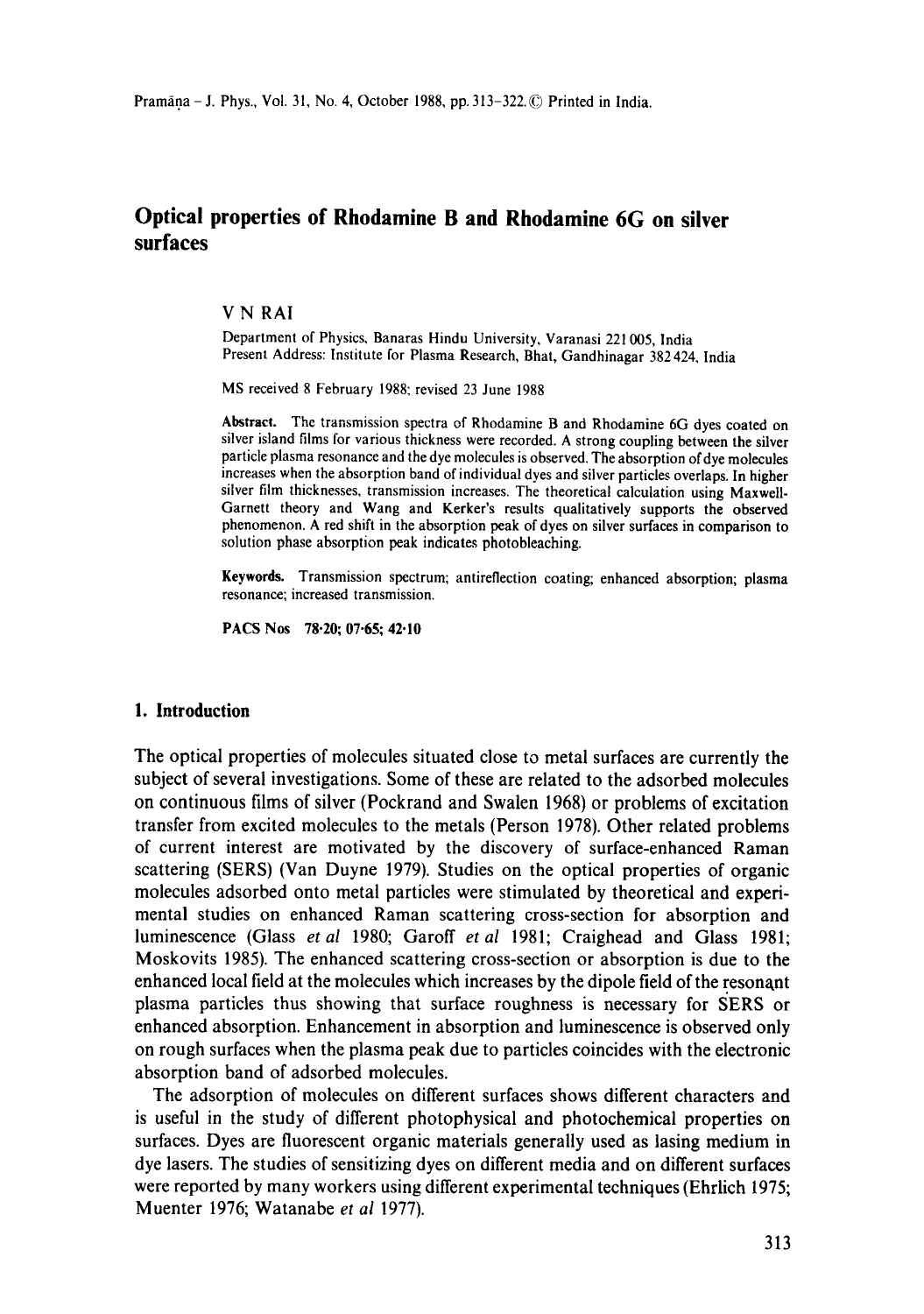314 *V N Rai* 

The aim of this paper is to study the optical properties of Rhodamine B (RhB) and Rhodamine 6G (Rh6G) on thin silver films viz enhanced absorption, antireflection character, photobleaching etc and compare our results with the available theoretical models. A comparison with solution phase spectra of RhB and Rh6G with spectra of dyes adsorbed on silver surfaces is also reported. Photoacoustic spectroscopy (Rosencwaig 1980) is used to record the transmission spectra for dye coated silver films (Rai 1987).

# **2. Theory**

The optical transmission spectra of composite dye coated silver island films can be explained with an electromagnetic effective medium calculation (Craighead and Glass 1981) for a system of small silver particles ( < wavelength of light) with thin layers of dyes ( $\sim$  1 monolayer). The effective medium theory of Maxwell Garnett (1904) is known to provide a good description of island films and composite structures. It is based on a single-particle model where particle-particle interactions are considered.

The optical properties of composite films can be described in terms of an effective wavelength-dependent dielectric constant of the film. This corresponds to a spatial average of the complex dielectric functions of the coated particles and the surrounding medium. Considering spherical particles this effective dielectric permeability  $\langle \varepsilon \rangle$  is given by

$$
\langle \varepsilon \rangle = \varepsilon_H \frac{(3 + 2F\alpha')}{(3 - F\alpha')},\tag{1}
$$

where  $\varepsilon_H$  is the dielectric constant of the host medium. F is the sphere volume fraction and  $\alpha'$  is a function of the dielectric constant proportional to the polarizability of particles. For a spherical metal particle of dielectric constant  $\varepsilon_M$  coated by a material of dielectric constant  $\varepsilon_D$ ,  $\alpha'$  is given as (Van de Hulst 1957)

$$
\alpha' = 3 \frac{(\varepsilon_D - \varepsilon_H)(\varepsilon_M + 2\varepsilon_D) + q^3}{(\varepsilon_D + 2\varepsilon_H)(\varepsilon_M + 2\varepsilon_D) + q^3} \frac{(2\varepsilon_D + \varepsilon_H)(\varepsilon_M - \varepsilon_D)}{(2\varepsilon_D - 2\varepsilon_H)(\varepsilon_M - \varepsilon_D)},
$$
(2)

where  $q$  is the ratio of diameter of the metal particles to that of the coated particles. For  $\varepsilon_M$ , the Drude approximation value (Craighead and Glass 1981) which is a good approximation for silver in optical range can be taken as

$$
\varepsilon_M = 1 - \frac{\omega_p^2}{\omega(\omega + i/\tau)}
$$
 (3)

where  $\omega_p$  is the plasma frequency and  $\tau$  the electron relaxation time. For RhB dye  $\varepsilon_D$  can be taken as a Lorenzian (Craighead and Glass 1981) of the form

$$
\varepsilon_D = 1 + S/(\omega_0^2 - \omega^2 - 2\omega\Gamma) \tag{4}
$$

where S,  $\omega_0$  and  $\Gamma$  are constants for the RhB dye. The effective dielectric constant can be written in terms of the coefficient of refraction  $n$  and extinction coefficient  $k$  as

$$
\langle \varepsilon \rangle = n^2 - k^2 - i2nk.
$$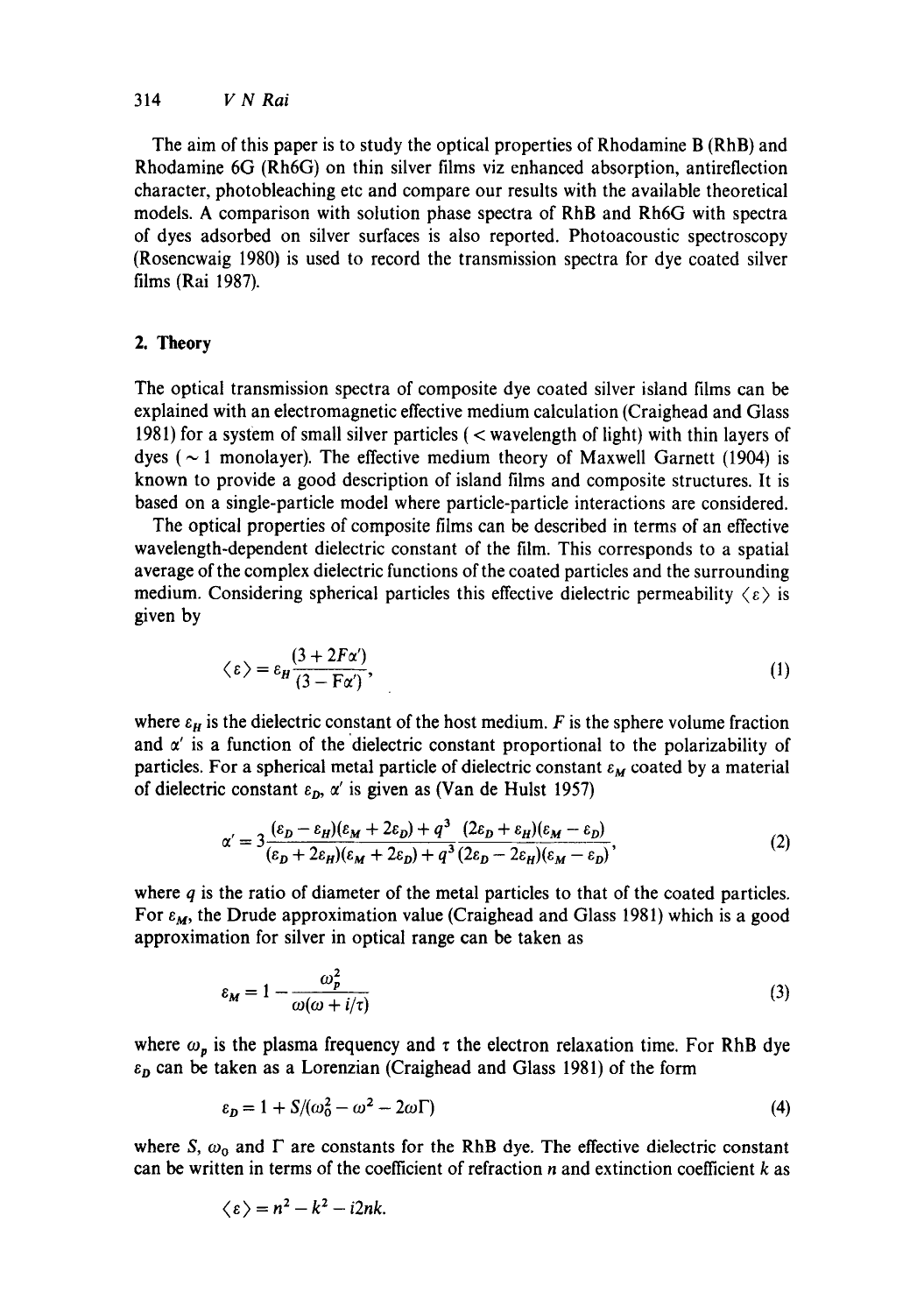Then  $\langle \varepsilon \rangle = \varepsilon_1 - i \varepsilon_2$ .

 $\varepsilon_1 = n^2 - k^2$ ,  $\varepsilon_2 = 2nk$ .

Finally the transmittance can be calculated using the following formula,

$$
I = I_0 \exp\left[-\left(4\pi n k d\right)/\lambda\right],\tag{5}
$$

where d is the thickness of the film and  $\lambda$  is the wavelength of light.

# **3. Experimental**

In this experiment the optical transmission spectra of the thin silver films (thickness 11, 19 and 49 Å) with and without coating of RhB and Rh6G dyes of concentration  $10^{-3}$  and  $5 \times 10^{-4}$  M/l were recorded. For this purpose a single beam photoacoustic spectrometer as reported elsewhere (Rai *et al* 1982) was used in which a 600 W Philips tungsten halogen lamp was used as a light source in the optical region. The light was intensity-modulated at 22'5 Hz using a chopper (EG and G, model 125A) and focused on a monochromator (CEL model F/4, 0.25 m) HM I04 with bandwidth 7 nm (2 mm). The silver films and the composite film deposited on glass plates were placed between the window of photoacoustic cell and the exit slit of the monochromator. The plane of coated films was perpendicular to the axis of propagation of light. The light coming after the transmission from film was focussed to the photoacoustic cell. A powdered carbon black was used in the photoacoustic cell to detect the transmitted light. Here the photoacoustic cell acts as a power meter. The microphone signal from the photoacoustic cell was processed using a lock-in-amplifier (EMCO, model EE201). The time constant and phase for lock-in-amplifier was kept constant at 30 s and  $+5^{\circ}$ respectively throughout the experiment.

Silver film was deposited on the glass subtrate using vacuum evaporation technique. The thickness of silver films was varied by setting a separation between the glass substrate and the boat during vacuum evaporation. The rate of deposition was kept low to get the silver island films below 60 Å thickness (Glass *et al* 1980; Garoff *et al* 1981; Craighead and Glass 1981). The thickness of silver films was determined using a quartz thickness monitor signal and a separation between glass and boat. Using this technique the silver films (thicknesses 11, 19 and  $49\text{\AA}$ ) were obtained for this experiment. Each film was coated by  $10^{-3}$  and  $5 \times 10^{-4}$  M/l RhB and Rh6G dye to get different thicknesses on silver films. The dye was coated by dipping the silver film in ethanolic solution of dyes. Detailed studies (Garoff *et al* 1981) have shown that the thickness of dye layer produced in dipping technique varies linearly with the concentration of the dye solution.

The transmission spectra for each silver film were recorded with and without dye coating in the spectral range 400-800nm. Since the power spectrum of tungsten halogen lamp was not flat, each of the transmission spectra was normalized using the power spectrum of the lamp. In the lower wavelength side the power of the halogen lamp was small resulting in a low signal-to-noise ratio. This effect was observed in all the transmission spectra reported here between 400 and 450 nm.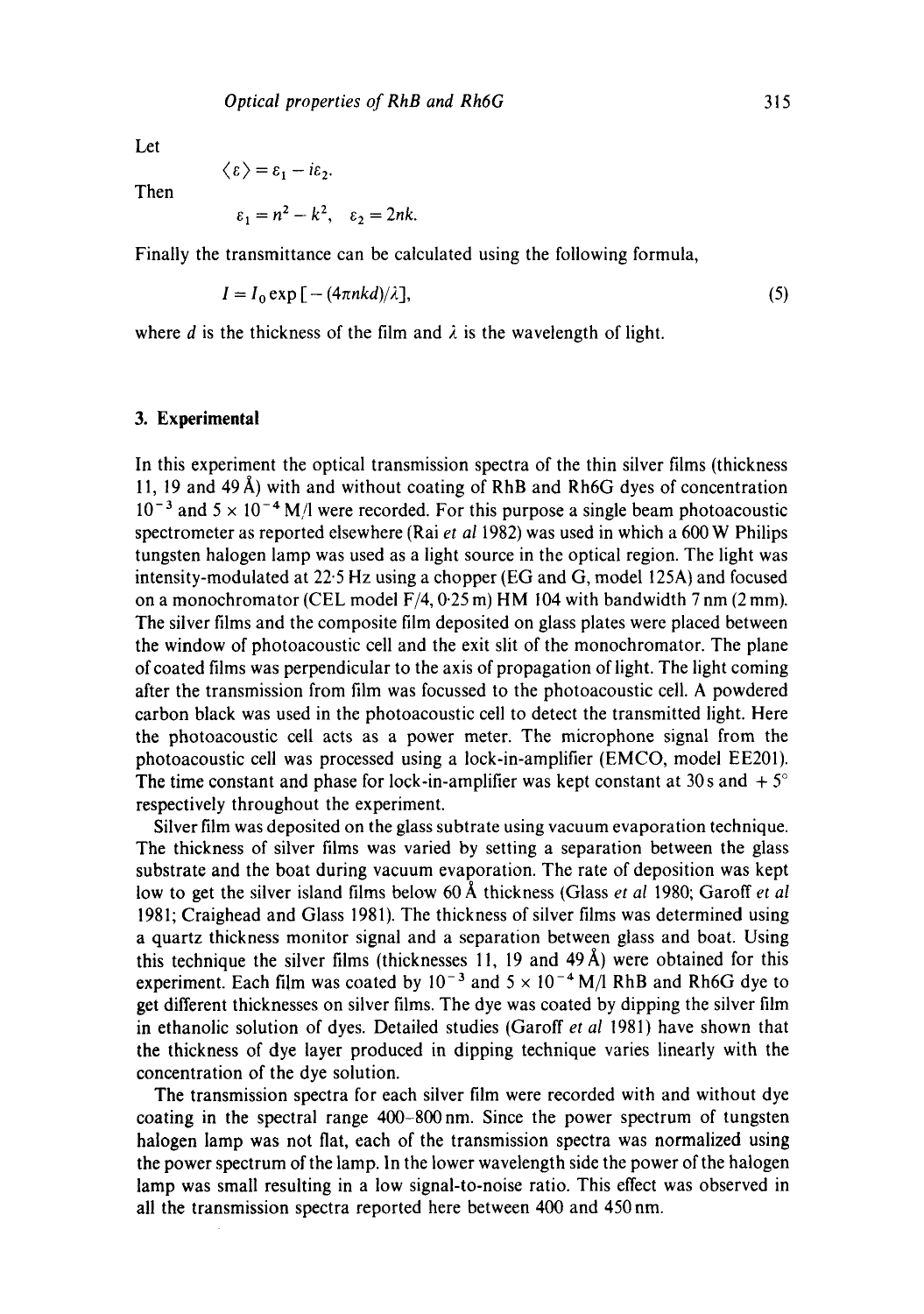#### **4. Results and discussion**

The measured photoacoustic transmission spectra of  $10^{-5}$ ,  $5 \times 10^{-4}$  and  $10^{-3}$  M/l RhB dye coated silver films of thicknesses 11, 19 and 49 Å are shown in figures 1 to 3. The transmission spectra of composite films in figure 1 show two dips, one at 420 nm and the other at 570 nm, whereas that for the pure silver film shows a strong dip at 450 nm which is due to plasma resonance of silver particles (Rai 1987). Usually the silver films with thickness  $60 \text{\AA}$  show a resonance absorption peak (Craighead) and Glass 1981). But as the thickness of dye coating increases the dip at 570nm (absorption) increases due to increased dye absorption. According to figure 4 the 570 nm dip can be attributed to the RhB dye absorption. The 420 nm dip occurs due to silver plasma resonance splitting, where the second split peak is suppressed due to strong absorption of RhB probably due to the thick layer of dye. The splitting of plasma resonance due to RhB coating has also been seen earlier (Glass *et al* 1980, Garoff *et al* 1981; Craighead and Glass 1981; Rai 1987).

Figure 2 shows the transmission spectra of 19 Å silver film and its composite films with an overlayer of  $10^{-5}$ ,  $5 \times 10^{-4}$  and  $10^{-3}$  M/l of RhB dye. The  $10^{-5}$  M/l dye coated silver film has three absorption dips at 430, 570 and 650 nm whereas those corresponding to  $5 \times 10^{-4}$  and  $10^{-3}$  M/l RhB coating show only two peaks as in figure 1. As the dye thickness increases the 430nm absorption dip decreases (transmission increases) whereas the dye absorption band intensity increases. Both the plasma-split peaks at 430 and 650nm are observed only when the dye layer thickness is very small  $(10^{-5} M/l)$ . The enhanced absorption is observed only at lower resonance peak at 430 nm. The peak at 650 nm is suppressed at higher thickness of



Figure 1. Transmission spectra of 11 Å silver film and composite films of  $10^{-3}$  and 5  $\times$  10<sup>-4</sup> M/l RhB dye coating.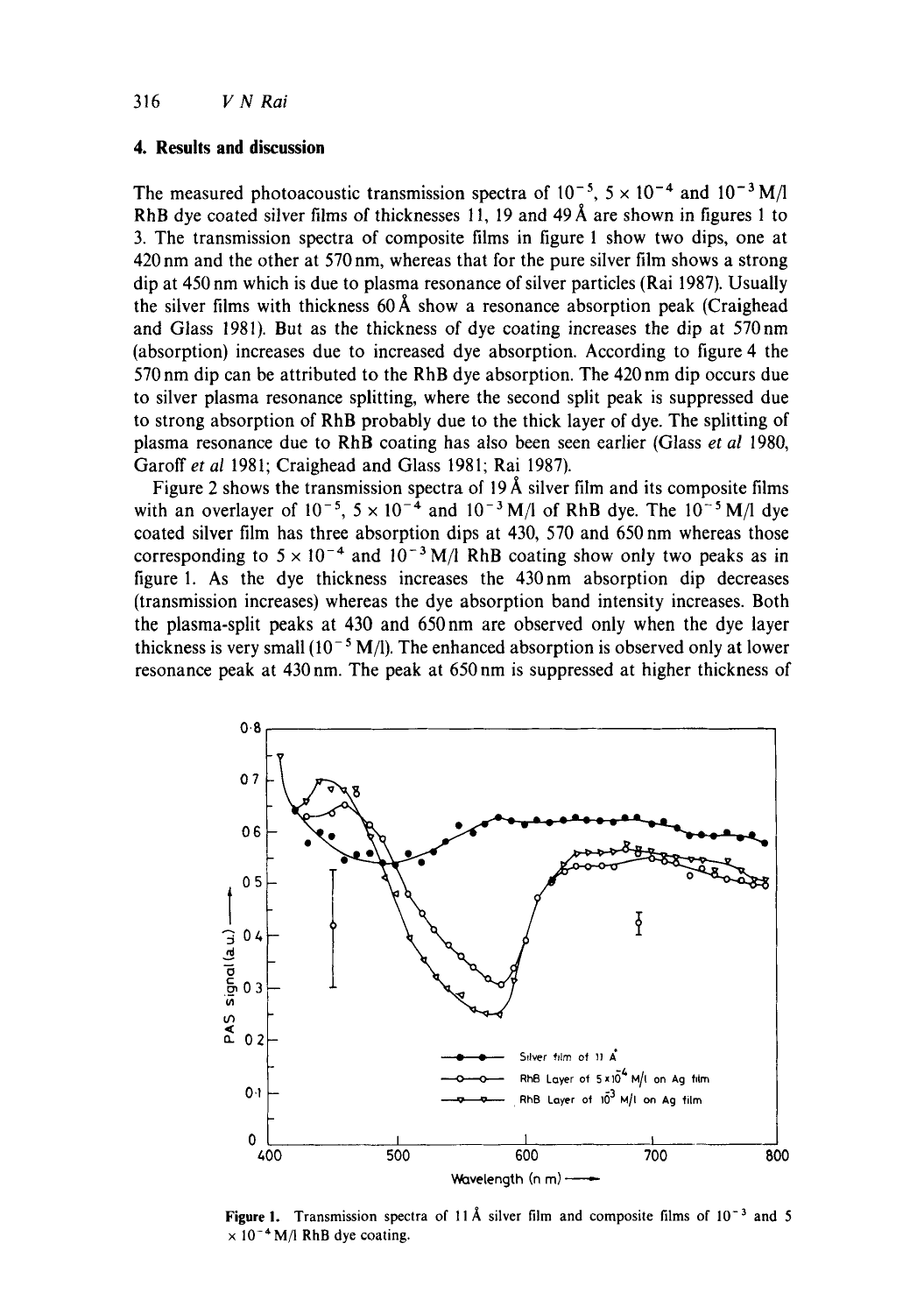

Figure 2. Transmission spectra of 19 Å silver film and composite films of  $10^{-3}$ ,  $5 \times 10^{-4}$  and  $10^{-5}$  M/l RhB dye coating.



**Figure 3.** Transmission spectra of 49 A silver film and composite film of  $10^{-3}$ ,  $5 \times 10^{-4}$  and  $10^{-5}$  M/l RhB dye coating.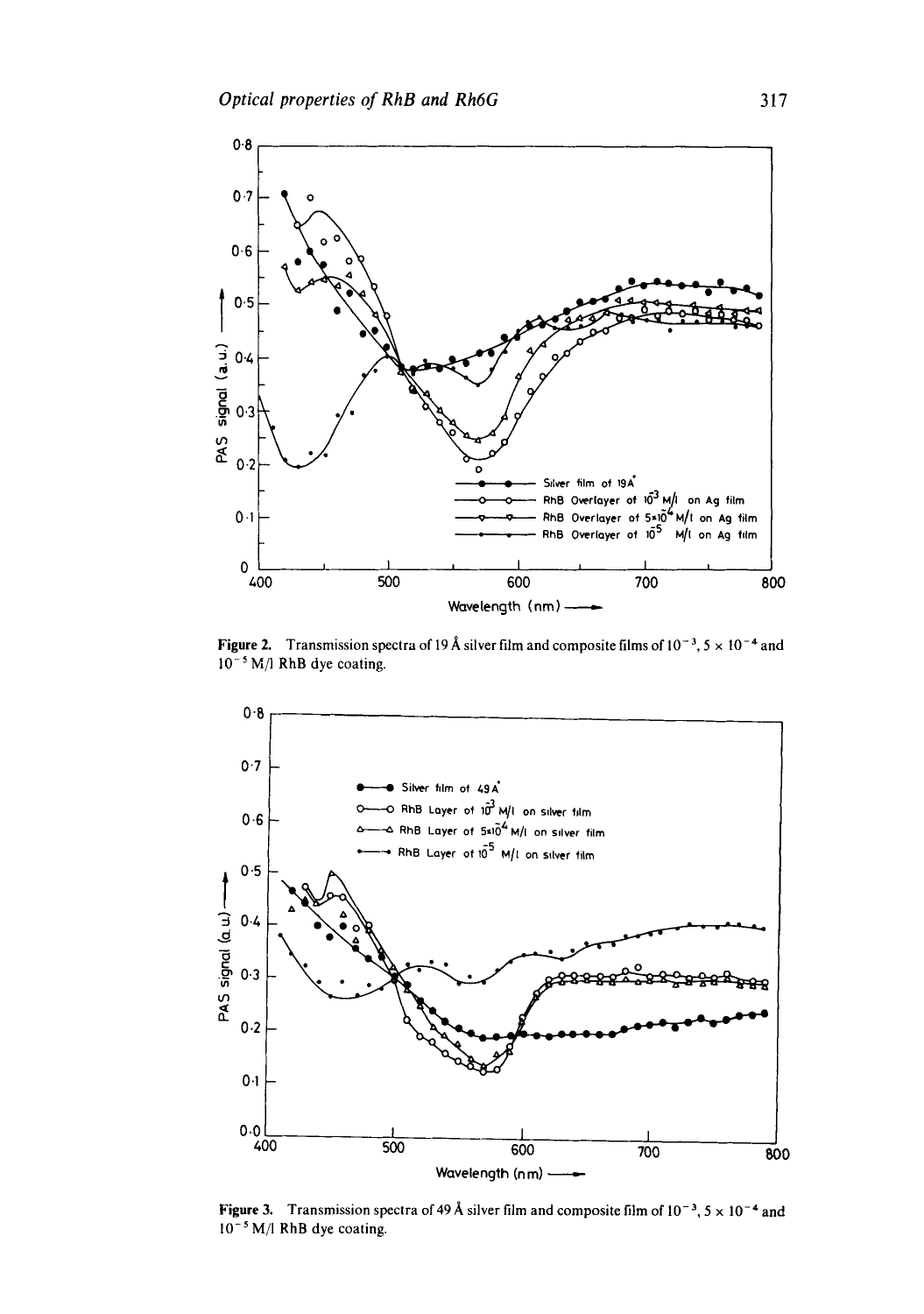

Figure 4. Transmission spectra of  $10^{-3}$  and  $5 \times 10^{-4}$  M/l RhB dye on bare glass.

dye layer as in figure 1 which agrees with earlier results (Craighead and Glass 1981) except the presence of a second dye absorption peak at 570 nm. This may be due to the difference in making dye coatings. In our case dye coatings may be thicker in comparison to those of Craighead and Glass (1981) who reported that the higher wavelength-split plasma peak has smaller transmission in comparison to the lower one which is observed only with  $10^{-5}$  M/l dye coating in our case. This is in qualitative agreement with the theoretically calculated spectra shown in figure 6. The  $10^{-5}$  M/l RhB dye coated 49 Å silver film shows three dips at 460, 560 and 630 nm as shown in figure 3. It shows higher transmission above 500 nm in comparison to silver film, whereas this increase in transmission was absent in the earlier two composite films spectra as shown in figures 1 and 2. For  $5 \times 10^{-4}$  and  $10^{-3}$  M/l dye coatings a smaller wavelength peak is observed at 440 nm and a dye absorption peak occurs at 570 nm. The third peak is absent. An increased transmission is observed here for wavelength greater than 600nm. The rest of the properties are similar to the two earlier composite films. Comparison of these results indicates that the lower wavelength dip shifts to higher wavelength as 420, 430, 440 nm and higher wavelength third peak to lower wavelength with silver film thickness. The dye absorption (middle) peak also shows shifts towards the lower wavelength side. An overall decrease in transmission intensity is observed with increased thickness of silver films. The data show fluctuations in lower wavelength side which as mentioned earlier is due to low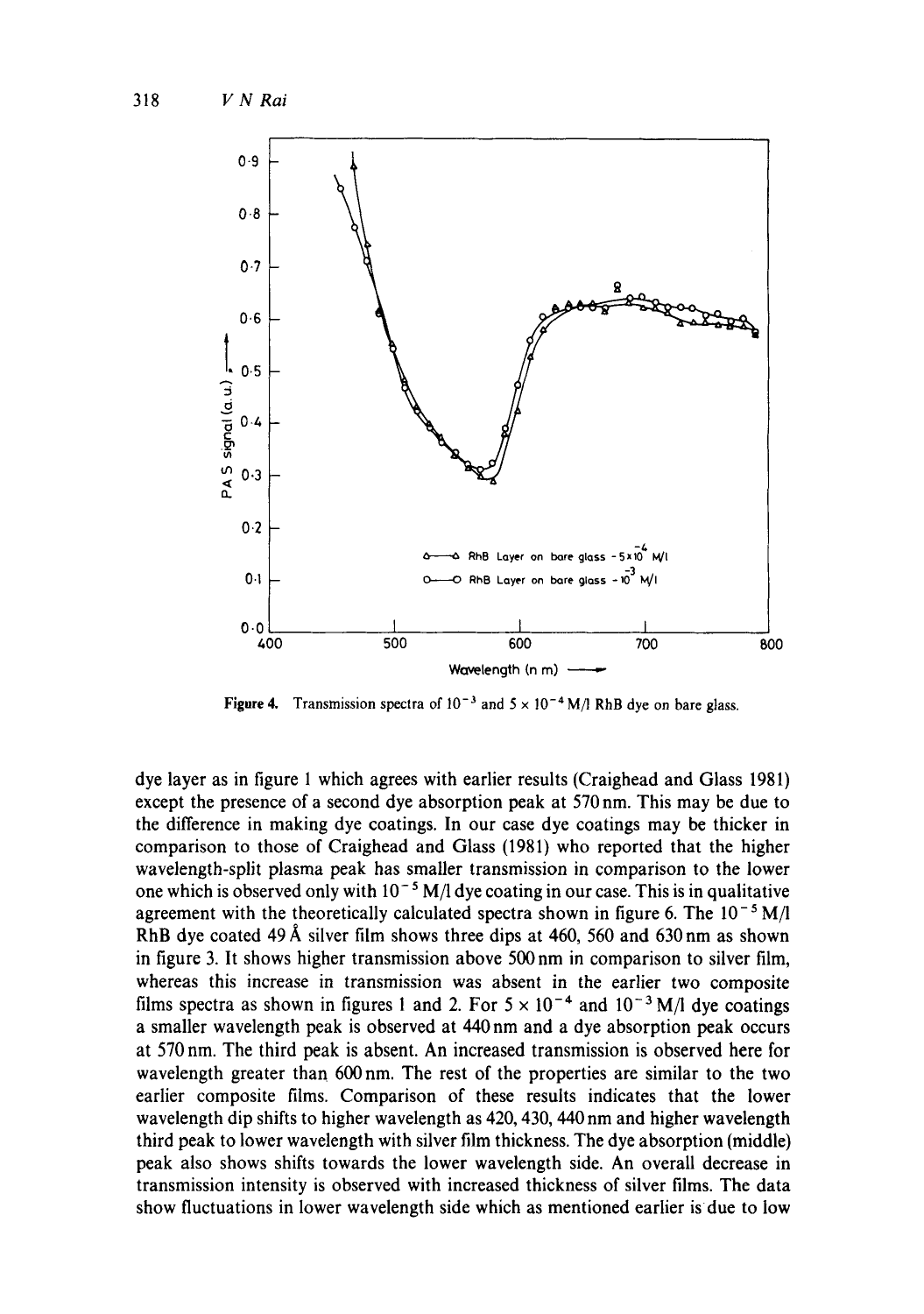The transmission spectra were calculated using equations (1) to (5). For the silver film we have taken  $\omega_p = 1.15 \times 10^{16} \text{ s}^{-1}$ ,  $\tau = 1 \times 10^{-15} \text{ s}$ ,  $\varepsilon_H = 3$  and in RhB dye case  $S = 5$  $\times$  10<sup>31</sup> s<sup>-2</sup>,  $\Gamma$  = 2.5  $\times$  10<sup>14</sup> s<sup>-1</sup> and  $\omega_0$  = 3.2  $\times$  10<sup>15</sup> s<sup>-1</sup> as reported earlier (Craighead and Glass 1981). The transmission spectra for silver film of  $F = 0.1$  (11 Å) and  $F = 0.29$ (19 A) having an overlayer of 1, 2 and 10 A RhB dye films are shown in figures 5 and 6. Transmission spectra of silver films have been calculated earlier (Rai 1987) where the spectra showed only one plasma resonance as shown in figures 5-6. It shifts to the higher wavelength side when the film thickness increases, and after 50  $\AA$  the peak seems to be flat. It shows that above 50 Å the silver particle distributed on the film becomes flat and the films become continuous. The plasma peak splitting is observed at 470 and 650 nm as shown in figure 5. The transmittance for increased thickness of silver film having an overlayer of 1, 2 and 10 Å RhB dye is shown in figure 6. As the thickness of the dye layer increases the transmission increases and becomes larger in comparison to the silver film in the case of 10 Å dye layer. The lower wavelength peak shift as 512, 500, 488 nm and higher wavelength peak as 625, 632 and 637 nm are observed. But as the



**Figure 5.** Theoretical calculation of transmittance for 11 Å silver film with 2 Å thick RhB dye coatings.



**Figure 6.** Theoretical calculation of transmittance for 19 Å silver film with 1, 2 and 10 Å thick RhB dye coatings.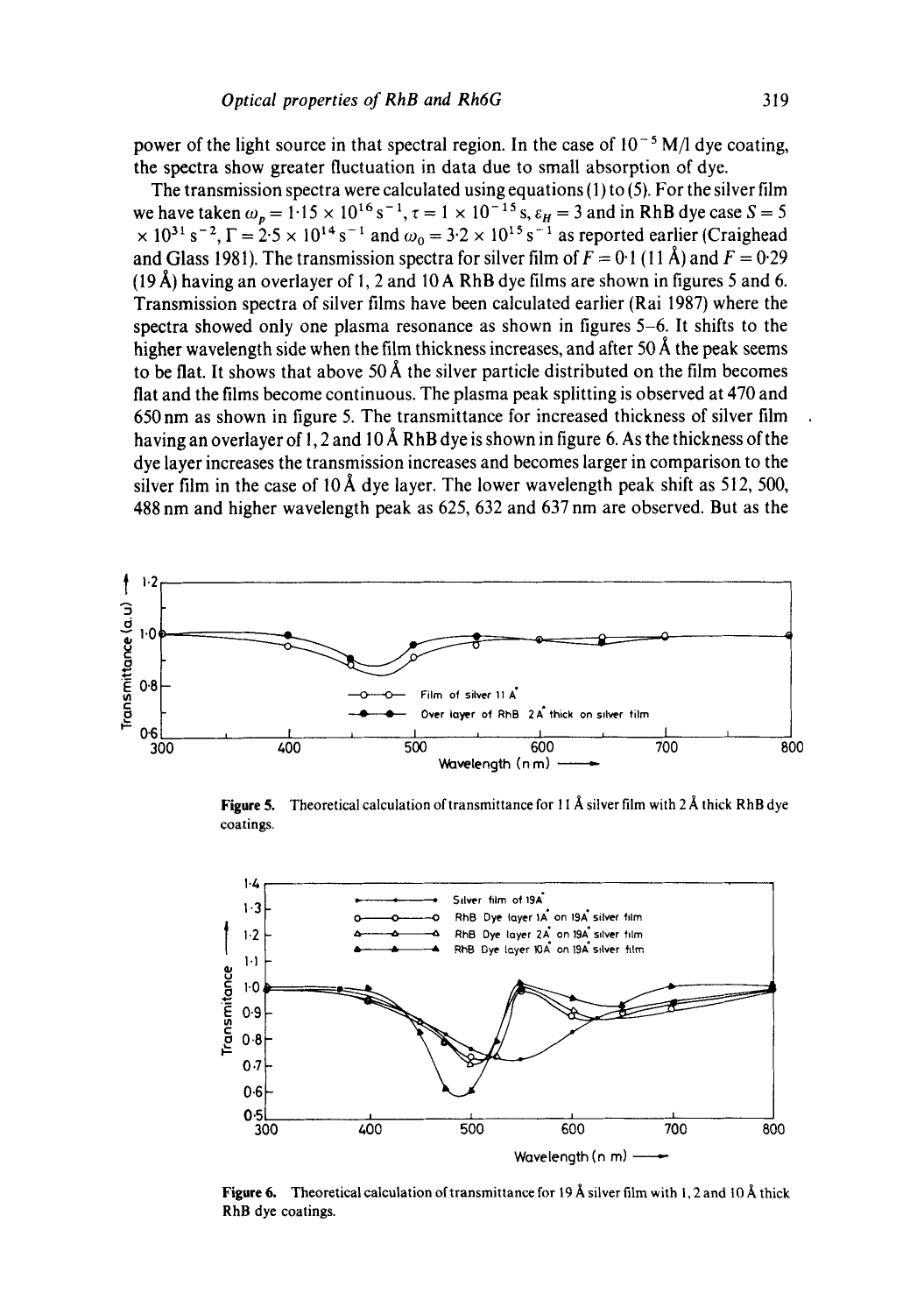thickness of silver film increases the lower wavelength peak shifts from 470 to 500 nm and the higher wavelength peak from 650 to 632 nm. These theoretical calculations are in good quantitative agreement with our experimental results. But the changes in transmission with thickness of dye layers in figure 6 are contrary to the observed processes. The dye absorption peak is also not observed in theoretical calculation in composite film spectra which was also not observed by earlier workers. Another discrepancy between theory and experiment is in the peak height of the lower wavelength and higher wavelength resonance peaks. Except for 19  $\AA$  silver film with an overlayer of  $10^{-5}$  M/1 RhB dye, our experimental results are similar to theory except for the dye absorption band. The differences between the silver absorption peak in the case of 50  $\AA$  thick film reported earlier (Craighead and Glass 1981) and that with our  $49\text{ Å}$  thick film may be due to the difference in rate and conditions of film deposition. This is because changes in optical properties of film can occur due to the rate and condition of deposition.

Increase in transmission compared to the silver film and the observation of new (middle) absorption band in this experiment have not been reported earlier. Increased transmission is observed when the refractive index of silver film becomes higher in comparison to the refractive index of dye molecules (Hollahan *et a11974;* Ritter 1976). Such films of dye would act as anti-reflection coatings. The reflectance spectrum (Rai 1987) of silver film shows that reflectance decreases when silver was coated with dye. This phenomenon becomes dominant when the enhanced absorption, due to overlapping of silver resonance peak with dye absorption peak and absorption due to dye itself is very small. Here dye coating acts as an antireflection coating. These variations are observed due to changes in the refractive index and absorption coefficient of the composite film. A change in refractive index causes a splitting in the resonance peak whereas a change in the absorption coefficient produces damping in resonance. This is because, resonant response of a single metal particle is strongly coupled to the absorbing layers.

The above comparison of experiment and theory indicates that the Maxwell-Garnett theory is unable to explain the cause of middle peak and increased transmission. This may be due to the fact that the Maxwell-Garnet theory considers the island films to be made up of spherical particles distributed on the glass surface which need not be true. In fact as reported by other workers the silver particles may have oblate or prolate ellipsoid shape. Their optical properties not only depends on the volume fraction but on their shapes and sizes. The theory of Wang and Kerker (1981, 1982) shows the same results for silver films as the Maxwell-Garnett theory which considers silver particles as oblate in shape. The excitation cross-section with wavelength calculated for silver spheroids coated with confocal spherical shells of dyes by Wang and Kerker satisfies our experimental observation of three peaks in transmission spectra. The spectra observed for 19 Å silver film coated with  $10^{-5}$  M/I dye and 49 Å film coated with same thickness of dye in our experiments are similar to the theoretically calculated spectra by Wang and Kerker for aspect ratios 2 and 3. Comparing the middle peak (dye absorption) on composite films with the RhB dye liquid solution spectra (Rai *et al* 1984) one sees that the peak positions shift to the higher wavelength. The same effect was observed when RhB adsorbed on  $Al_2O_3$  powder (Rai 1988). These red shifts are observed probably due to increased triplet state absorption which may lead to the photobleaching reaction in the presence of impurity on the silver surfaces (Yamshita and Kashiwagi 1976).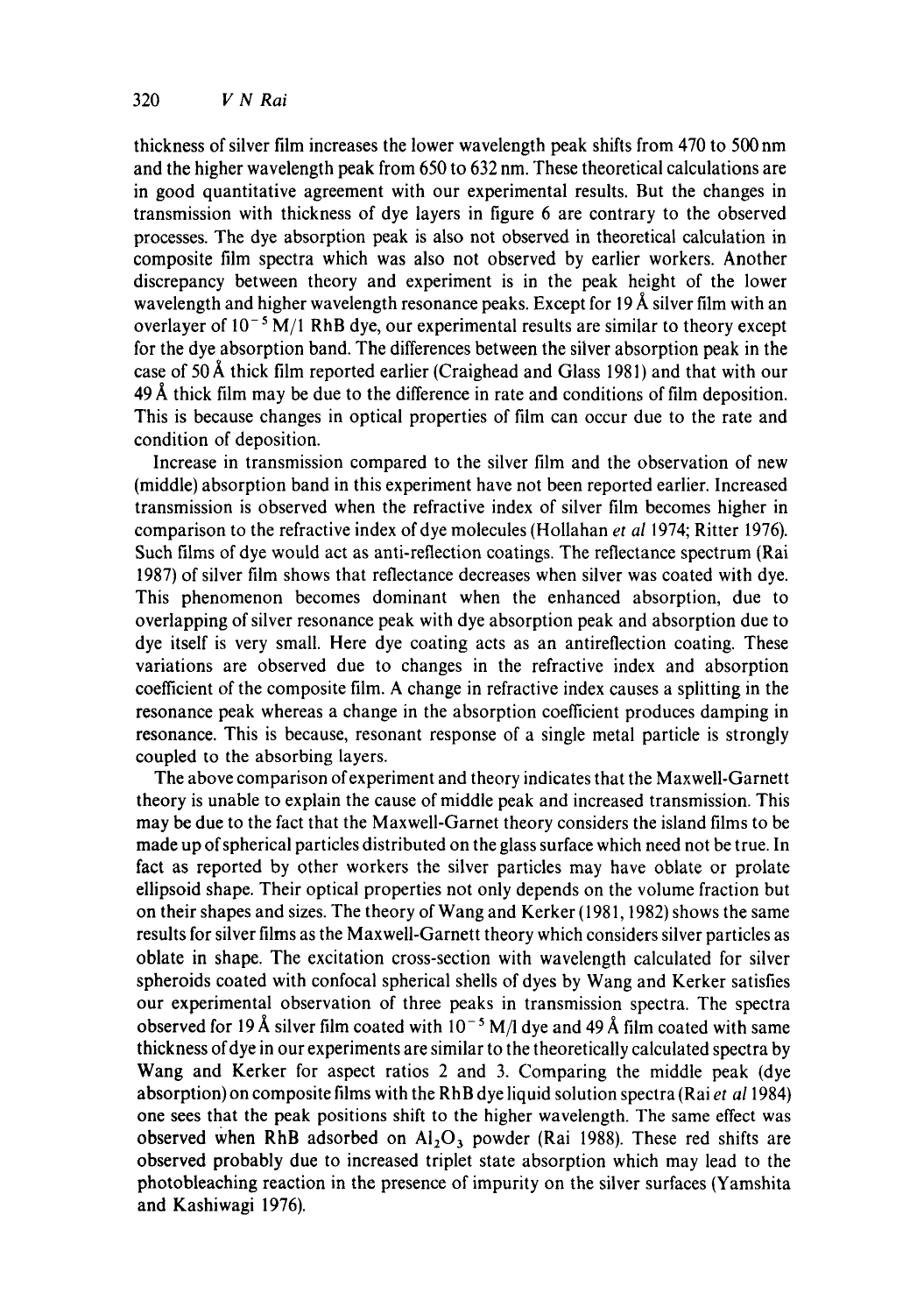Figure 7 shows transmission spectra for  $10^{-3}$  and  $5 \times 10^{-4}$  M/l Rh6G coated silver film of 19 Å. These spectra show two peaks at 440 and 550 nm. It is observed that the absorption band of  $10^{-3}$  M/l Rh6G (Rai *et al* 1984) dye coincides with 19 Å silver film plasma resonance which results in high absorption. If peaks do not coincide as in the case of  $5 \times 10^{-4}$  M/l an increased transmission is observed as compared to the silver film. Experimental results indicate that RhB and Rh6G both have same optical properties on silver surfaces except the peak position and absorption intensity due to different absorption cross-sections.

#### **5. Conclusion**

The present results show that dye coatings on thin silver film  $(< 60 \text{ Å})$  change the optical properties of the composite film such that the plasma resonance peak splits into two peaks. In this experiment absorption band due to dyes is also seen probably due to the higher thickness of dye compared to earlier results. The peaks of plasma resonance shift to the higher wavelength side with thickness of silver film along with increased transmission. With increased thickness of dyes, the absorption increases for the dye band and decreases for the lower resonance band along with increased transmission on the higher wavelength side first and then the transmission increases over the entire wavelength range. Theoretical calculations using the Maxwell-Garnet theory qualitatively show splitting in plasma resonance peak. But the absorption at both the



**Figure 7.** Transmission spectra of 19 Å silver film with composite films of  $10^{-3}$  and 5  $\times$  10<sup>-4</sup> M/1 Rh6G dye coating.